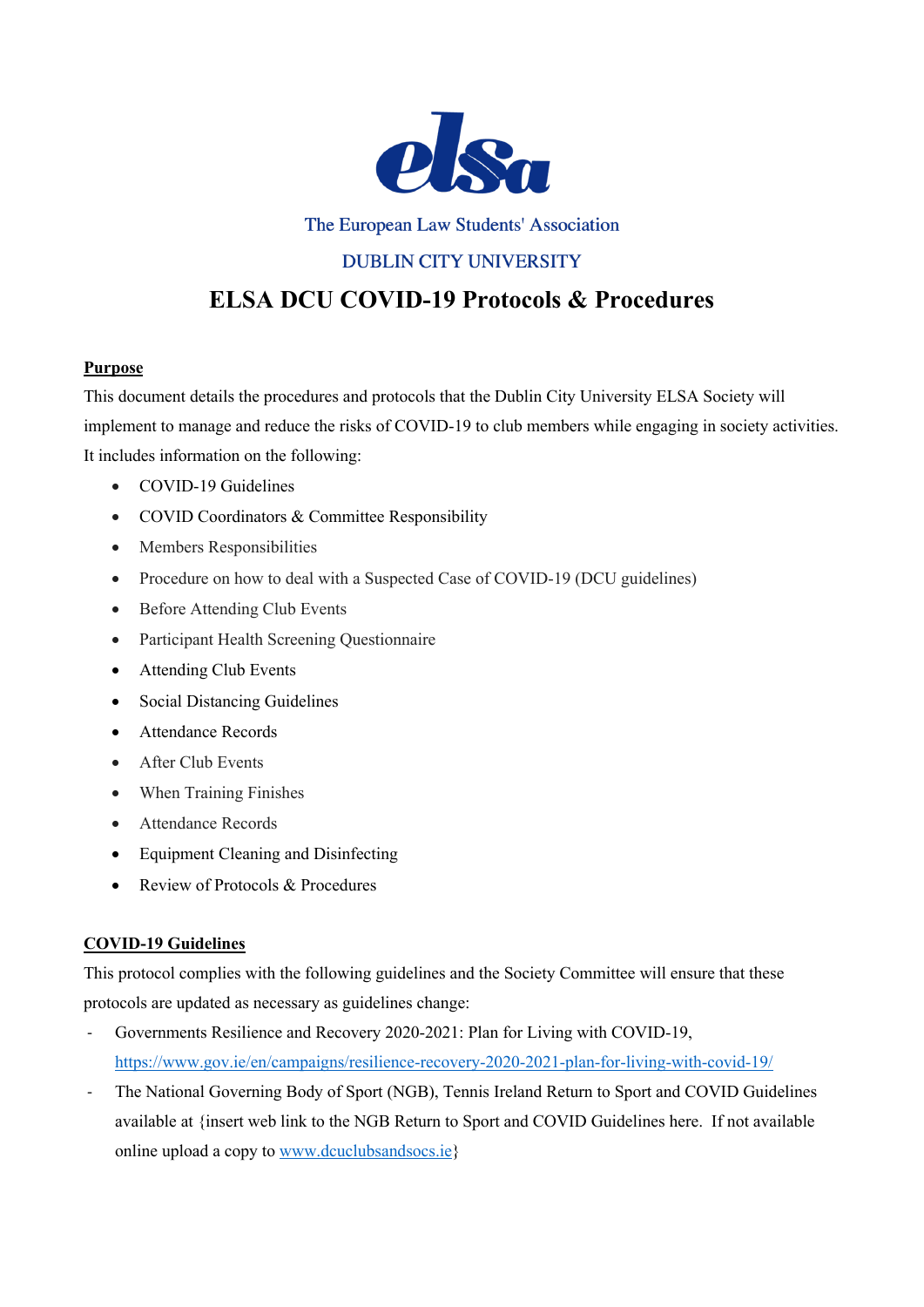Dublin City University Clubs & Societies COVID Guidelines available at https://sites.google.com/dcu.ie/dcuclubssocsoperationsmanual20/home

#### **COVID Coordinators & Committee Responsibility**

The following members, Kevin McCormack is the designated COVID Coordinator(s) responsible for ensuring compliance with DCU COVID-19 protocols. The COVID Coordinator have completed the Sport Ireland COVID-19 eLearning Course available at www.sportireland.ie/covid19/course, and other sport specific course of applicable. The role of the COVID Coordinator(s) is available at https://sites.google.com/dcu.ie/dcuclubssocsoperationsmanual20/clubs-covid-19-return-to-play. The ELSA Society Committee will support the Society COVID-19 Coordinator and are responsible for the following:

- § Ensure all appropriate COVID-19 Safety Protocols, Risk Assessments and forms are completed and updated as required.
- § Keep updated with all new government, health authority, DCU and National Governing Body of Sport guidelines on COVID-19.

#### **Members Responsibilities**

All member should be informed of the DCU COVID-19 Protocols & Procedures.

#### **Procedure on how to deal with a Suspected Case of COVID-19\***

*\*This is a DCU procedure and clubs should include this text in their procedures.*

When responding to a suspect case, there are number of actions that may need to be taken.

**1)** If someone becomes unwell in ELSA DCU with symptoms such as cough, fever, difficulty breathing, keep at least 2 metres away from the symptomatic person and also make sure that others maintain a distance of at least 2 metres from the symptomatic person at all times. Contact the Club COVID‐19 Coordinator.

**2)** The Society COVID‐19 Coordinator should initially assess whether the unwell individual can immediately be directed to go home, call their doctor and continue self‐isolation at home.

**3**) Where the individual needs or requests an ambulance, isolate the area, call the ambulance advising of suspect COVID-19 case, stay with the patient (or call for First Aid Response on 5999) (at least 2m away) and comfort them until the ambulance attends.

**4)** Where the person does not require an ambulance and cannot return home independently or without using public transport (while maintaining 2 metre distance), the unwell individual should be directed to the campus designated isolation area (see below) and advised to call their doctor, outlining their current symptoms. On route, advice should be given to the unwell individual to cover their mouth and nose with a disposable tissue or surgical mask if available. The following spaces are designated isolation rooms for staff and students: -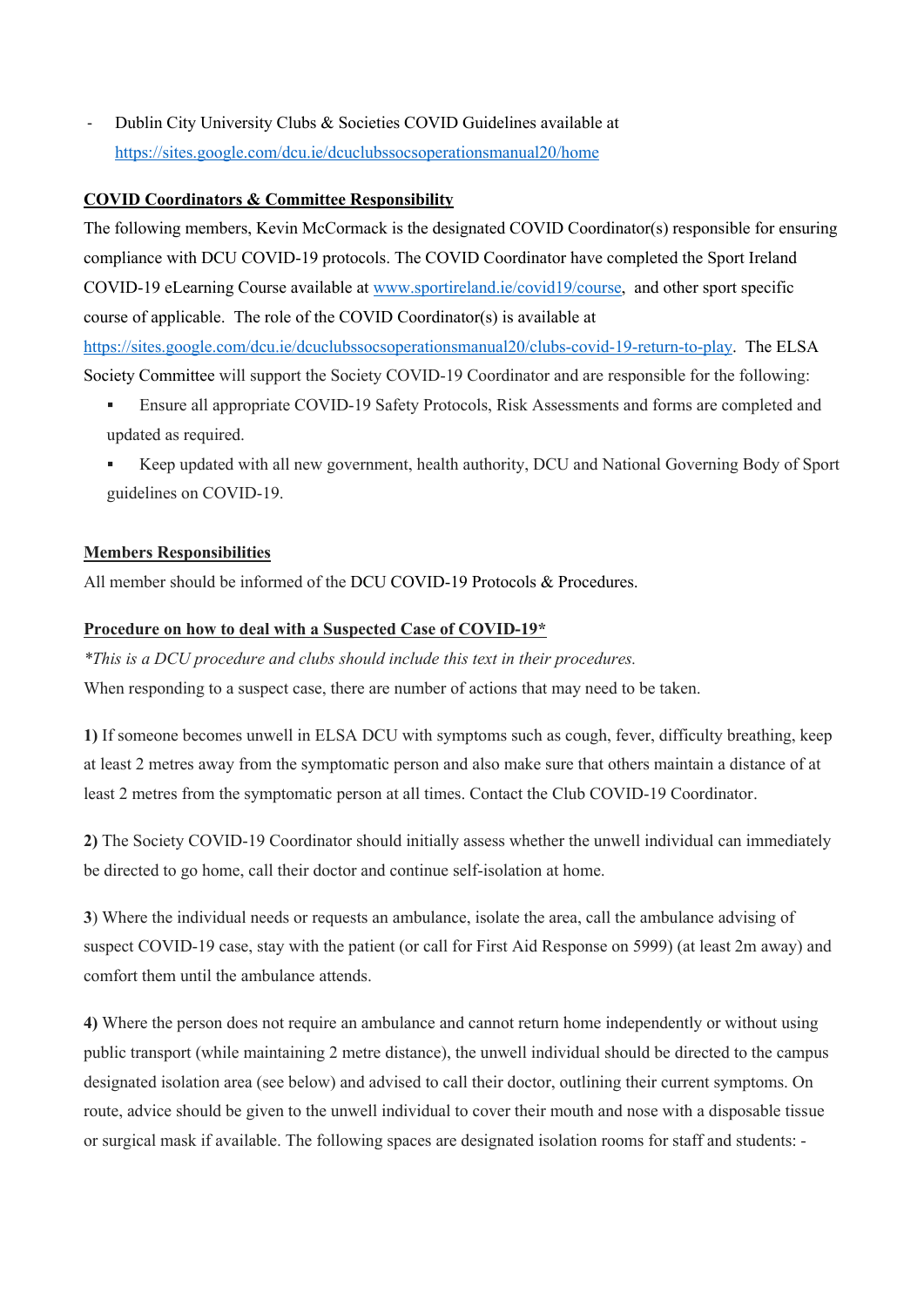Glasnevin Campus - Student Health Centre, Henry Grattan Building - St Patrick's Campus - Student Health Centre, Block A - All Hallows Campus - PG08, Purcell House.

**5)** The Club COVID‐19 Coordinator should notify management who should subsequently notify the Chief Operations Officer (COO) and Head of Clubs and Socs.

**6)** The Society COVID‐19 Coordinator should make available to the COO, records kept regarding Direct Contact to identify people who have been in contact with the individual. If COVID-19 positive is confirmed, the HSE may advise direct contacts on any actions or precautions that should be taken.

# **Before Attending Society Events**

The club has implemented the following procedures for members before attending club events.

# **Participant Health Screening Questionnaire**

All members will complete the Participant Health Screening Questionnaire at least 3 days in advance of attending physical events.

- Only one form must be submitted prior to returning to play **OR** The form must be completed by the member in advance of each training/match/activity if the NGB stipulates this as part of its COVID-19 procedures.
- The questionnaire above will be sent to members scheduled to return to play by Committee Secretary.
- The questionnaire will be electronic via google form.
- It is each Society member's responsibility to notify the Club COVID Coordinator or the Committee if their health questionnaire has changed, and they must not participate in DCU Society activity.

You must stay at home if you:

- Have been in contact with someone with COVID-19 in the last 14 days
- Have been overseas or exposed to someone with COVID-19 in the last 14 days
- Have flu-like symptoms or are feeling unwell

# You must:

- Check with your GP prior to playing if you are in a high-risk health category
- Find out what protocols are in place at the club
- Ensure your club has up-to-date contact details for you

# **Attending Society Events**

- Arrive and leave as close as possible to when you are due at the venue.
- Where travel to Society events is required, walking, use of a bicycles or private domestic vehicles is preferred. In the case of private domestic vehicles, members should travel alone or at a maximum travel with one other passenger who should adhere to physical distancing guidelines.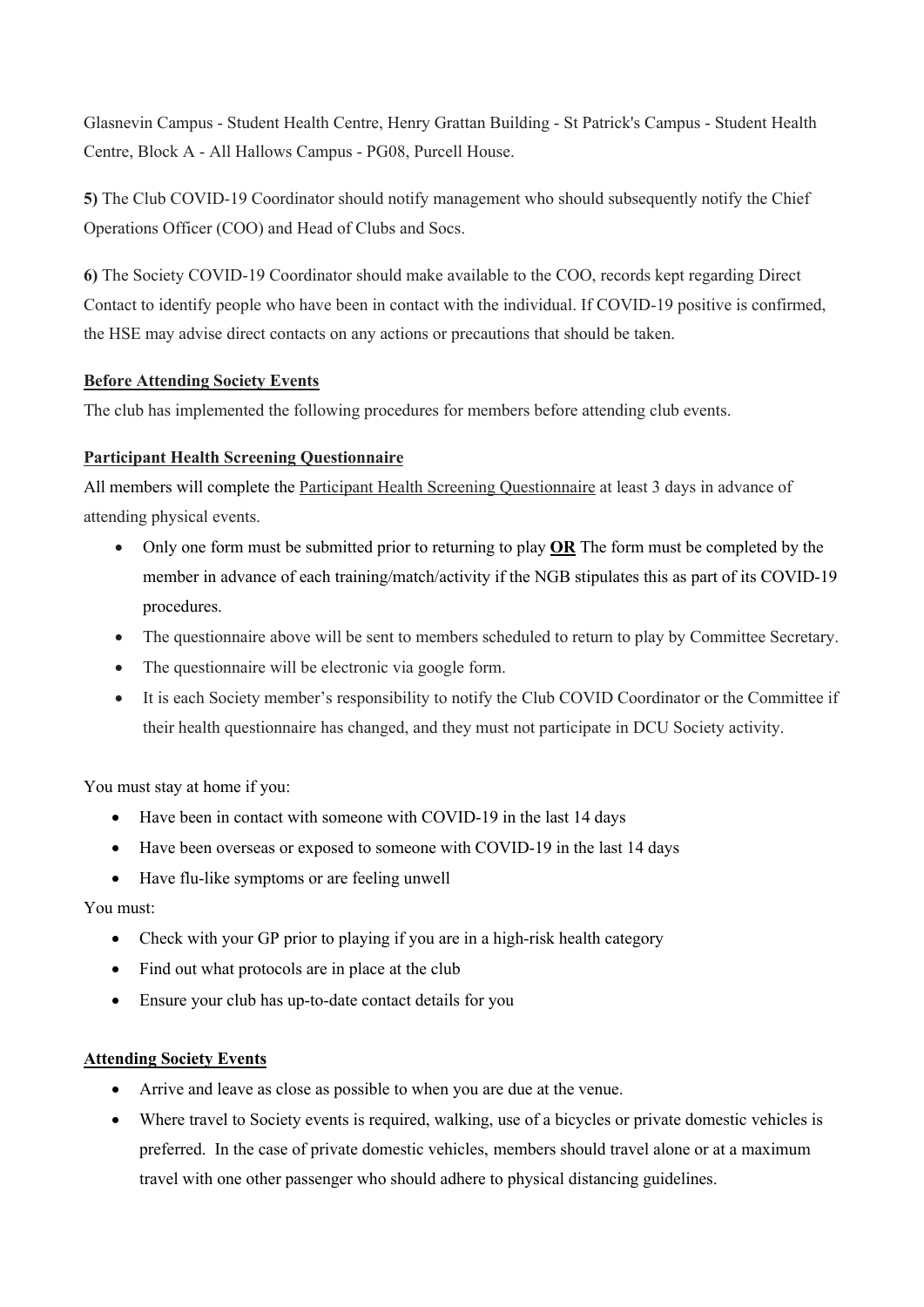• Advise all athletes to complete the COVID-19 health screening questionnaire prior to training.

#### **Social Distancing Guidelines**

To protect against infection:

- Wear a mask, and wash or sanitize hands.
- Members must refrain from handshakes and high fives.
- Try to keep 2 metres away from other people as much as possible.
- Do not share food, towels and drinks.
- Wash your hands frequently with soap and water or hand-sanitizer, before and after eating, after going to the toilet, sneezing and coughing.
- Cover your coughs and sneezes and dispose of any used tissue in your own bag and bring it home with you.
- Avoid touching your face.
- Avoid unnecessary spitting or clearing of airways.
- Keep your distance from people who are obviously sick.
- Try not to touch any surfaces, but if you do sanitize your hands as soon as possible.

# **Attendance Records**

The DCU ELSA Society will set up and maintain attendance records listing attendees name and contact phone number, and the dates and times they attended in person events. This is for contact tracing purposes. The Society will keep a record of who attends which events for a period no less than 3 months. Attendance records will be used to initiate contact tracing if there is a confirmed case in the Society. Attendance records will be paper based or electronic and the VP for Academic Activities or Secretary is responsible for maintaining attendance records.

#### **When Event or Activity Finishes**

- Once an event or activity has finished members should leave the facilities promptly.
- Hands should be washed and sanitized as soon as possible.
- Ensure equipment is cleaned thoroughly after use.
- If an member becomes unwell after an activity, they should first contact their GP and read the HSE guidelines and then inform the Society. The Society will then follow advice provided to them by the HSE on the next steps.
- Members should be encouraged to remind other members of the guidelines, in a gentle way, when they witness poor practices.
- Repeated poor practice should be reported to the Committee as soon as possible.